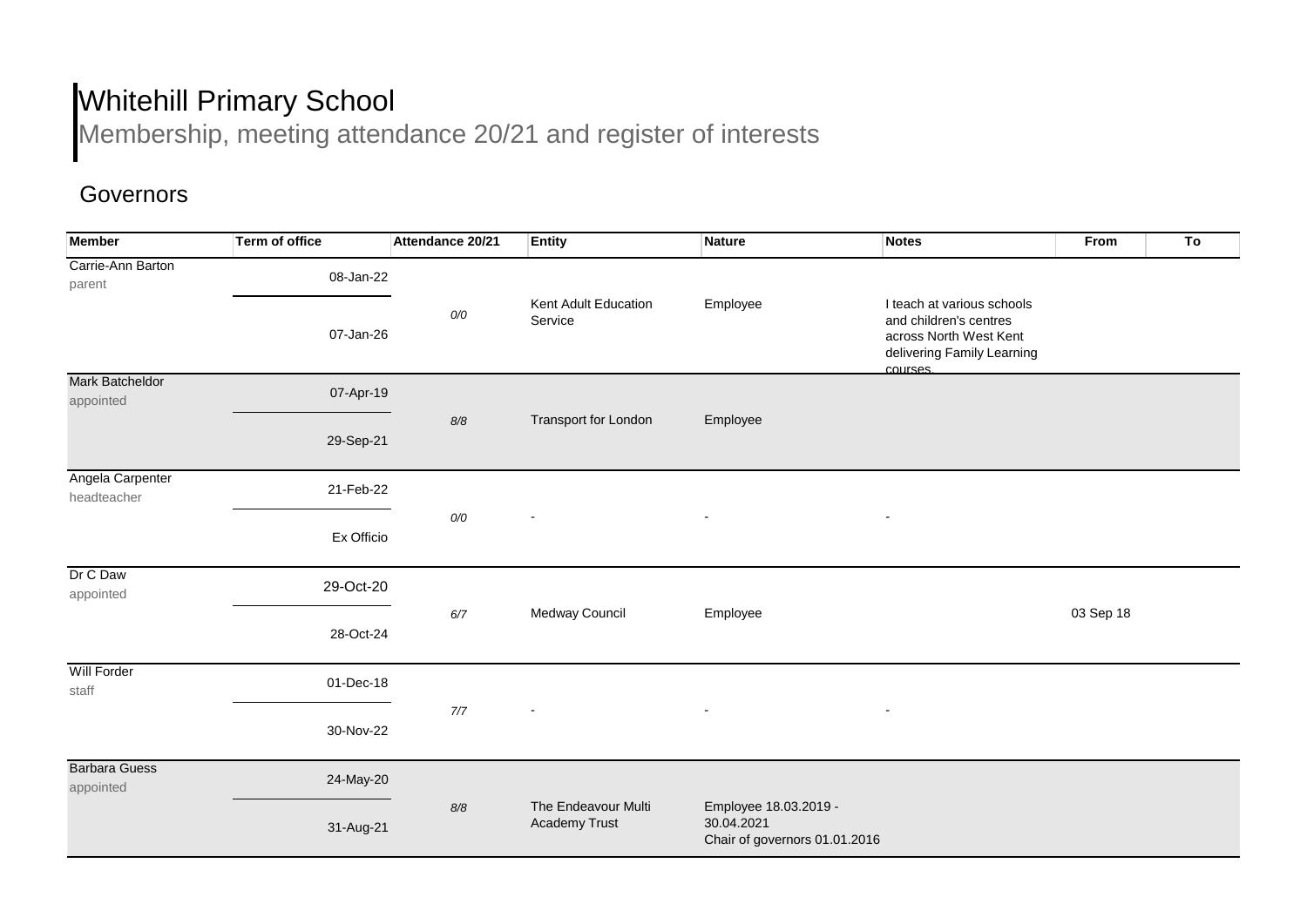| Jo Lacey<br>staff                      | 02-Sep-19  |       |                                                                     |                |                          |           |
|----------------------------------------|------------|-------|---------------------------------------------------------------------|----------------|--------------------------|-----------|
|                                        | 01-Sep-23  | $6/7$ |                                                                     | $\sim$         | $\overline{\phantom{a}}$ |           |
| Adam Lowing<br>headteacher             | Ex Officio |       |                                                                     |                |                          |           |
|                                        | Nov 2021   | $8/8$ |                                                                     |                |                          |           |
| David Mitchell<br>appointed            | 05-Dec-18  |       | $\sim$                                                              | $\blacksquare$ | $\overline{\phantom{a}}$ |           |
|                                        | 14-Dec-22  | $7/8$ |                                                                     |                |                          |           |
| Belinda Moon<br>parent                 | 04-Dec-21  |       | Ministry of Justice - National Employee<br><b>Probation Service</b> |                |                          |           |
|                                        | 03-Dec-25  | $7/8$ |                                                                     |                |                          | 02 Jul 18 |
| <b>Gary Outred</b><br>(Chair)          | 20-Oct-21  | $0/0$ |                                                                     |                |                          |           |
| appointed                              | 19-Oct-25  |       |                                                                     |                |                          |           |
| <b>Graham Ralph</b><br>(Interim Chair) | 01-Sep-21  |       |                                                                     |                |                          |           |
| appointed                              | 31-Aug-23  |       | <b>Decus Educational Trust</b>                                      | Director       |                          |           |
|                                        |            | $0/0$ | Langley Park Learning Trust Director                                |                |                          |           |
|                                        |            |       | Home Office                                                         | Employee       |                          |           |